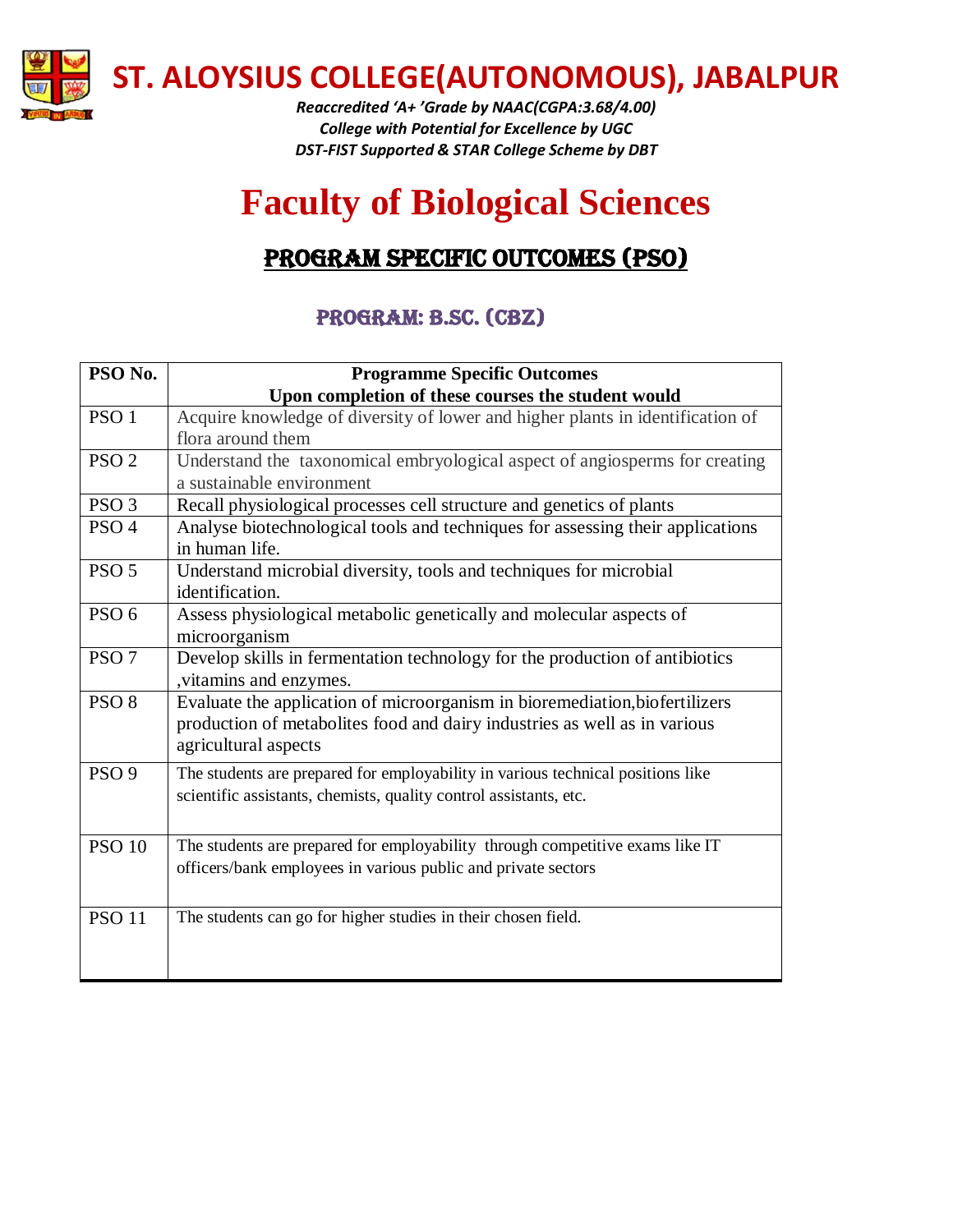| PSO No.          | <b>Programme Specific Outcomes</b>                                                 |
|------------------|------------------------------------------------------------------------------------|
|                  | Upon completion of these courses the student would                                 |
| $PSO-1$          | Acquire knowledge of diversity of lower and higher plants in identification of     |
|                  | flora around them                                                                  |
| $PSO-2$          | Understand the taxonomical embryological aspect of angiosperms for creating a      |
|                  | sustainable environment                                                            |
| $PSO-3$          | Recall physiological processes cell structure and genetics of plants               |
| PSO-4            | Analyse biotechnological tools and techniques for assessing their applications in  |
|                  | human life.                                                                        |
| $PSO-5$          | Understand microbial diversity, tools and techniques for microbial identification. |
| PSO-6            | Assess physiological metabolic genetically and molecular aspects of                |
|                  | microorganism                                                                      |
| PSO-7            | Develop skills in fermentation technology for the production of antibiotics        |
|                  | , vitamins and enzymes.                                                            |
| PSO-8            | Evaluate the application of microorganism in bioremediation, biofertilizers        |
|                  | production of metabolites food and dairy industries as well as in various          |
|                  | agricultural aspects                                                               |
| PSO <sub>9</sub> | The students are prepared for employability in various technical positions like    |
|                  | scientific assistants, chemists, quality control assistants, etc.                  |
| <b>PSO 10</b>    | The students are prepared for employability through competitive exams like IT      |
|                  | officers/bank employees in various public and private sectors                      |
| <b>PSO 11</b>    | The students can go for higher studies in their chosen field.                      |

## Program: B.Sc. (BTZ)

| <b>PSO</b>   | <b>Programme Specific Outcomes</b>                                                        |
|--------------|-------------------------------------------------------------------------------------------|
| No.          | Upon completion of these courses the student would                                        |
| PSO-1        | Students will be able to design, conduct experiments, analyze and interpret data for      |
|              | Investigating problems in Biotechnology and allied fields.                                |
| <b>PSO-2</b> | Demonstrate proficiency in basic science and foundation biotechnology course.             |
| PSO-3        | Demonstrate a working knowledge of advanced biological sciences.                          |
| PSO-4        | Demonstrate an ability to appear for National level examination to pursue higher studies. |
| $PSO-5$      | Demonstrate practical and theoretical knowledge essential for pursuing higher studies.    |
|              | Several career opportunities are available for students with biotechnology background in  |
|              | India as well as in abroad.                                                               |
| PSO-6        | Demonstrate an ability to identify careers in biotechnology, domain like Pharmaceutical,  |
|              | Food Industry etc, and skills required to work in a biotechnology laboratory or           |
|              | manufacturing                                                                             |
|              | Facility                                                                                  |
| $PSO-7$      | Acquire conceptual knowledge of different phyla, of invertebrates their distribution and  |
|              | relationship, Attain information of Corals and Coral Reef formation, Protozoa, nematode   |
|              | & insect Vectors and related Diseases and gain basic knowledge of taxonomy                |
|              |                                                                                           |
|              |                                                                                           |
| PSO-8        | Study internal structure of cell, functions of various cellular organelles and different  |
|              | stages involved in the development of embryo. Acquire conceptual knowledge of             |
|              | Parthenogenesis Regeneration and stem cells.                                              |
|              |                                                                                           |
| PSO-9        | Students will acquire detailed knowledge of protochordates and chordates taxonomy,        |